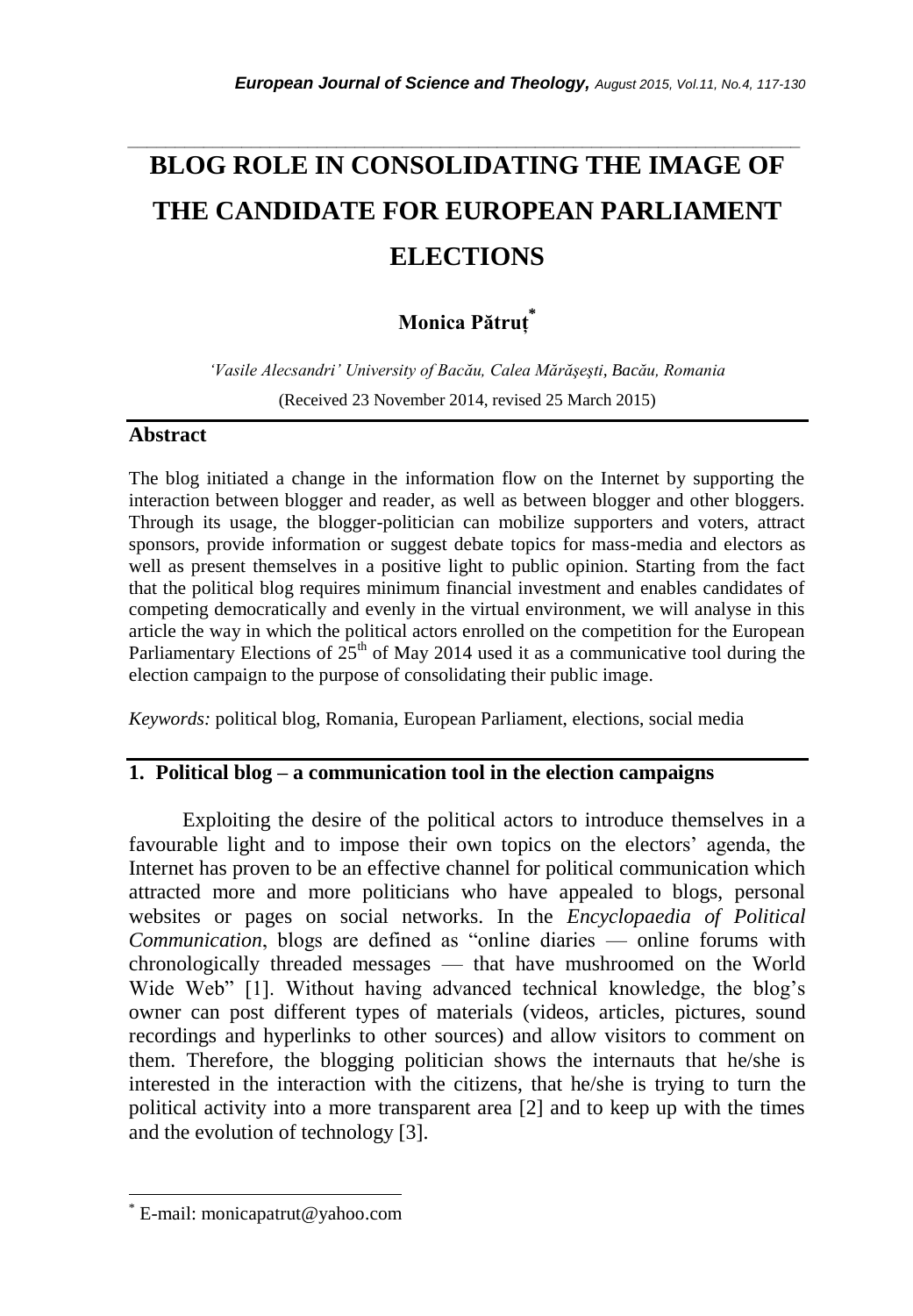Considered as "the fifth power in the state" [4], a blog offers political actors an opportunity to rally citizens by a fast news spreading, to provide an alternative source of information for the citizens also interested in other news/perspectives than those offered by the traditional media and to use a more direct, personal style of communication, in close relationship with the internauts. The Political Blog used as a source of information is different than the traditional means of communication, because it is directed only to a few problems which are submitted to the public's attention, it functions as a forum for discussion that encourages interaction and exchange of views between what it says and the people who read it, it hosts multiple perspectives on the same political reality, offering free access to all the latest information [5]. Seen as a form of rallying and political participation, the political blogging intensifies especially during the (pre)election campaign periods when, in addition to public placement of the key political actors, feed-back is to be requested from the readers on these key events, hyperlinks are available to other comments or sources of information and ask citizens explicitly for a form of political action, those met to follow broadcast presidential television debates or to participate in the vote for the most popular [6].

Unlike the traditional media which tend toward objectivity and speak about the public agenda or public interest, a blog can also operate following the logic of the owner's subjectivity. In this case, a political actor's blog is no longer an area of debate on different points of view, but a digital instrument by means of which it tries to persuade visitors to adopt the owner's perspective or to avoid unpleasant/unwanted information [7]. Blogs can serve as a forum for launching acclamations, highlighting present and future achievements, providing evidences to success and, to a lesser extent, attacking opponent candidates and diminishing their results [8]. The same attitude from political bloggers is also manifested towards the online political video broadcasting. Bloggers do not get involved in trans-ideological disputes, most of the times they filter these videos online and post links only to those videos which reinforce what they already believe in, offering readers a unilateral perspective to an aspect or event and having a negative attitude towards those who do not share their convictions [9].

Despite all the shortcomings highlighted in different research, the blog, this form of media as a hybrid between online diary and collective journalism [10], manages to get the internauts' interests worldwide. For example, a survey carried out by Oto Research, in 2008, In Italy [11], shows that Internet users are more demanding on political issues than the rest of electorate and 69% of them have expressed their interest in the participating forums and communities hosted by the website(s) of the political parties, 65% in the blogs of their favourite candidates, 60% in the online publishing of the political programme, 46% in the news delivered by email, 37% in the candidates' videos and 27% in the possibility to create virtual posters.

Another study conducted in the USA in 2010 shows that political blogs are daily read by 9% of the citizens and by 36% of the journalists [10]. Therefore, it remains for the political parties and candidates to different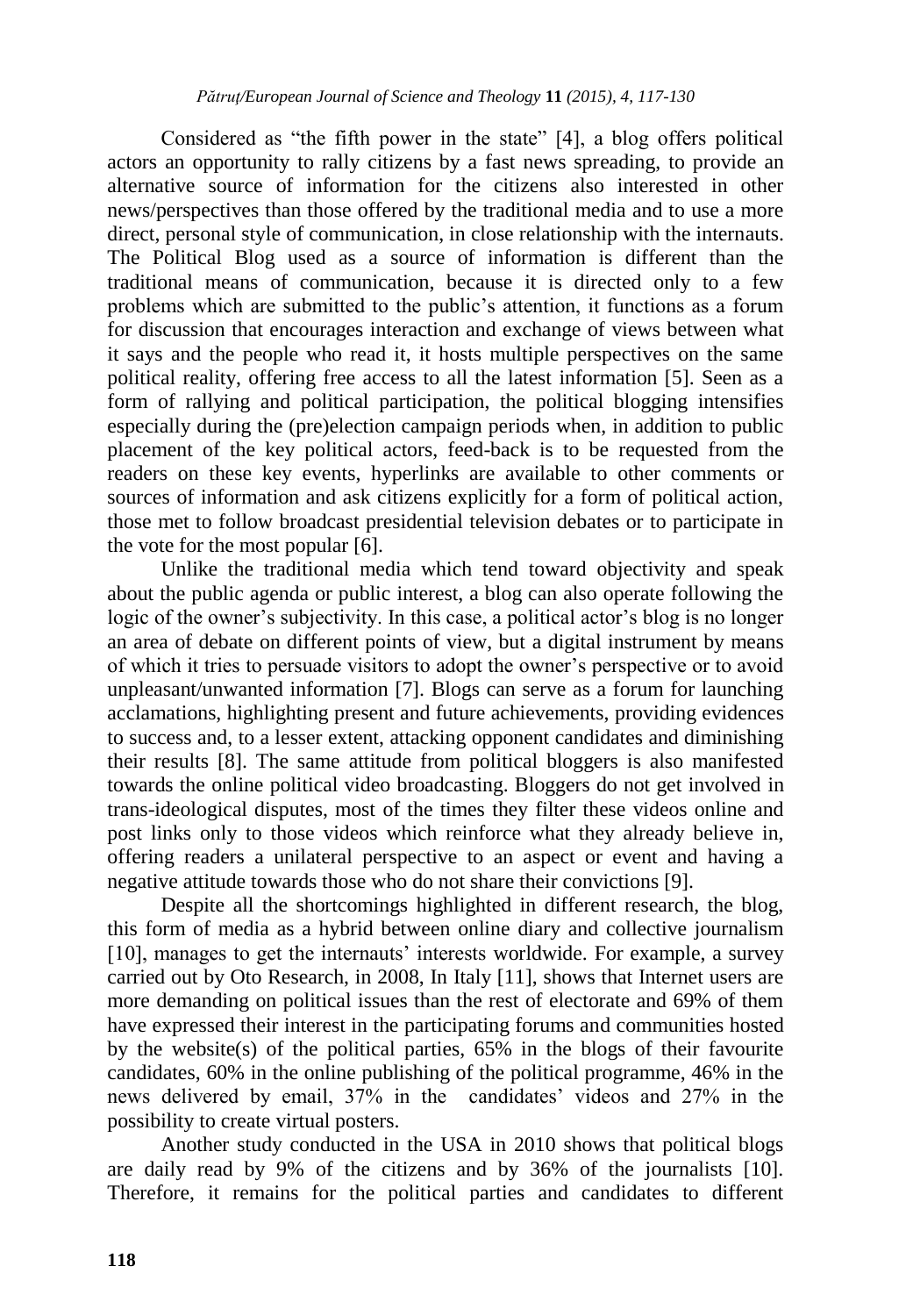functions to get to know their target audience as much as possible and to send correct messages in order to inform and stimulate it to produce viral messages to support the causes promoted by the party or the candidate. The research related to the blog's use as a communication tool in different types of elections shows that this instrument is useful for the blogging politician because it offers him/her an opportunity to rally voters and supporters, to attract sponsorships, to provide information or topics for the mass-media and voters, to present themselves in a positive way in the eyes of the public opinion [12].

In Romania, as well, following the worldwide studies available on political communication online [13-15], researchers have inclined towards the evolution of political blogosphere [16-22]. The first study on political blogosphere was performed by Dorina Gutu [17], showing that a political blog is part of the mechanism of legitimacy, an instrument of rallying and direct communication with faithful electors, and a way to influence the media agenda. Romanian politicians have understood that their blogs can be helpful in communicating with their voters and have appealed to this tool due to their wish to build or strengthen their reputation, to benefit from media coverage and a fair overview of their own points of view, to disseminate messages and to have a solid image [22]. Nevertheless, the number of blogging politicians was not high, although they were in the middle of the electoral campaign for the 2008 parliamentary elections: out of the total candidates listed in the first election campaign as unique candidate, only 5.45% appealed to blogs [19].

The results of the research carried out by Tudor Salcudeanu [23] present the evolution of left or right wing blogs over time intervals and highlight the prevalence of the left wingers in the online environment, but they also indicate a high degree of insularity in the Romanian political blogosphere. The dialogue by means of blogs between the representatives of the left and of the right wings is not at random and the intra and inter-ideological communication bridges are rare and encountered only at key-moments. The blogging politician tends to establish as many links to the supporters' favourite blogs and fewer to colleagues or their ideological opponents. The author's conclusion is that the Romanian political blogosphere cannot be considered as an alternative public space.

The fragmentation of the inland political scene is reflected to a large extent in the blogosphere [23, p. 75]. The political blog is not a source of information for any citizen interested in it, but it is an opportunity to have a dialogue with politicians.

The blogging politicians have understood that they can form true virtual communities around their blogs. The 42 blogging politicians of the National Liberal Party (Romanian abbreviation PNL) have assumed their role of initiators of a virtual community and of promoters of the political information also outside the election campaign, presenting to their internaut citizens the problems brought on the public agenda of the National Liberal Party (72.22 %), the solutions offered by this party (68.18%) and the political, socio-economic and cultural values, which constitute the core of the Romanian post-revolution liberalism [20].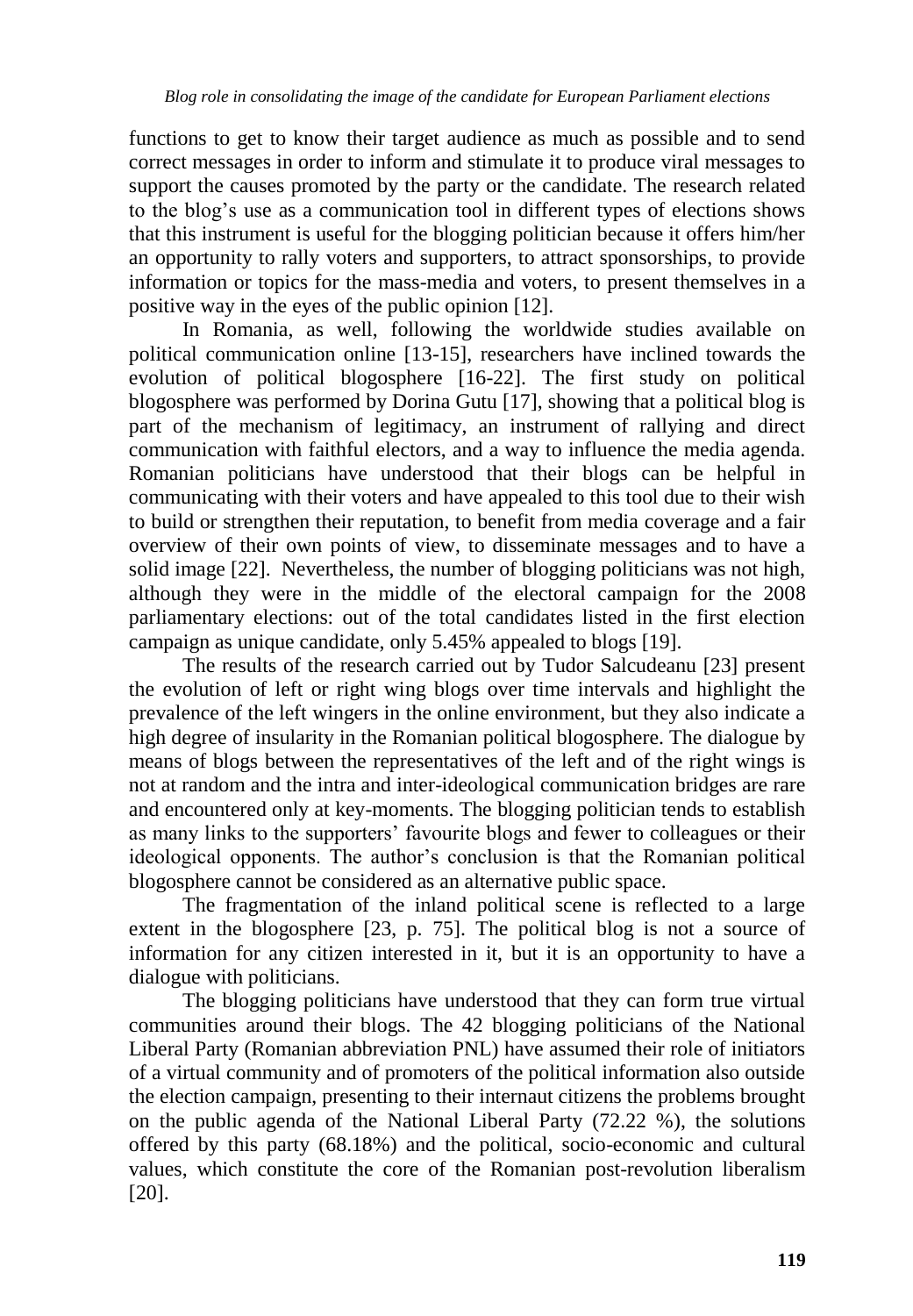Candidates running for president of Romania also appealed to blogs to promote themselves in the 2009 election campaign. The attitude of the campaign as well as the image that they wanted to convey by their postings on the blog was positive, self-centred, and a little aggressive. The candidates isolated themselves in the online communities of supporters and created true 'islands' according to the party affiliation. The actively online candidate accessed his blog less as a platform for debate and more as an instrument of political PR [18] and this fact encouraged to build a political and/or personal brand and allowed the owner to manage his reputation in the virtual environment [16].

# **2. European Parliament elections' access in the online environment**

European Parliament elections are regarded as *second-order elections* [24], because they fail to capture very much attention of the citizens and the media. European citizens' participation in the elections for the European Parliament tend to be, on average, 20% lower than in the national elections [25]. The European Union is far from citizens institutionally (the electorate has no control of it) and psychologically (it is different from national institutions), therefore, citizens find it hard to understand and evaluate it [A. Follesdal and S. Hix, *Why There is a Democratic Deficit in the EU: A response to Majone and Moravcsik*, European Governance Papers (EUROGOV), No. C-05-02, 2005, [http://www.connex-network.org/eurogov/pdf/egp-connex-C-05-02.pdf\]](http://www.connex-network.org/eurogov/pdf/egp-connex-C-05-02.pdf). In addition, between 1999-2004, in approximately half of the EU member states, the media gave a low attention to the EP elections, and the EU was mainly negatively presented [26]. Things slightly improved on the occasion of 2009 elections, when EU became more visible in the media of 27 European countries, being presented in a better light when compared with the previous elections and in positive terms mostly for the new member countries in comparison with the oldest [27].

Observing this low presence in the European Parliament elections and the occurrence of Euro-scepticism on the political scene, some researchers are promoting the EU democratic deficit thesis [28, 29]. The political solutions identified for overcoming or decreasing the democratic deficit have been more than one, but, in this study, we will focus on the one suggested by Anderson  $\&$ McLeod [30]. They believe that the European democratic deficit is essentially a deficit of communication caused by the lack of specialists in communication around the members of the European Parliament, insufficient funds dedicated to communication or deficiencies related to the communication of the EP accomplishments to the wide public. It is therefore recommended to both reduce the communication gap between the political actors and citizens, and modernise the communication strategies of the European institutions with the media.

After the Internet has proved its qualities as a good political communication tool, the European politicians have also begun to use it to communicate with their citizens. At first, they used websites and blogs [31-36]. Accordingly, they have been able to provide, at different rates from one country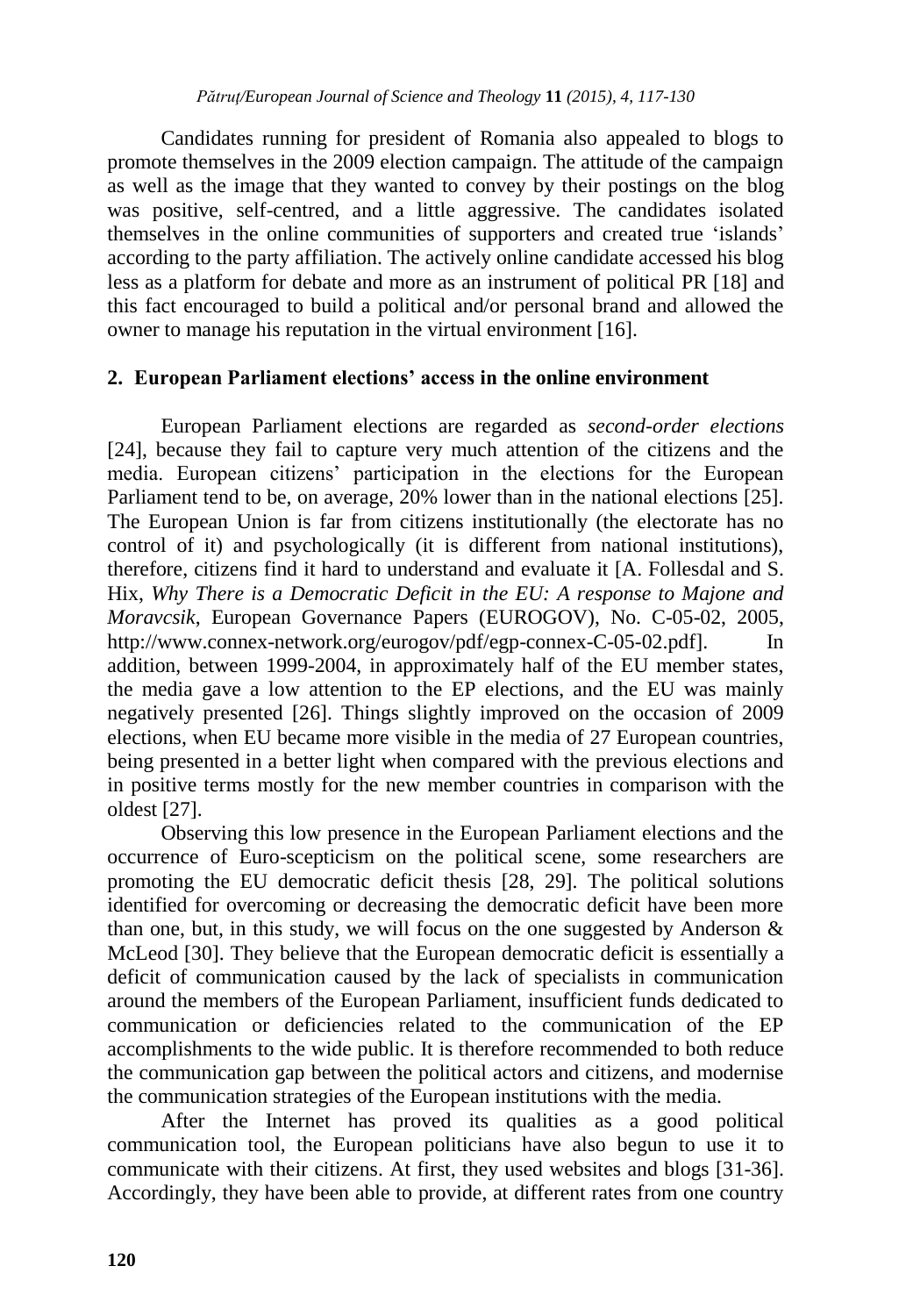to another, information to visitors, to strengthen their personal reputation by offering as many data about their public or private life, to focus on supporters or other candidates and to maintain relations with them in order to involve them in various events in the election campaign and share data and audiovisual materials.

After analysing the websites of the political parties in the four European countries included in the study, the authors found clear differences in the communication styles specific to pro or anti-EU parties. The websites of anti-EU parties tend to use more the informational component and do not encourage interaction with visitors, while the pro-EU parties use many strategies to initiate debates on EU enlargement and to strengthen the arguments already supplied by the Euro-optimistic citizens [33].

The campaign in 2009 for the EP elections dedicated the systematic use as well to other online applications, such as Facebook, YouTube, Twitter, MySpace and Flickr [37]. Practically, the 2009 campaign was the first one in which most candidates and political parties used web 2.0 successfully. The use of the internet technologies in political communication at the EU level is omnipresent, according to all the free services offered by various online platforms that would allow users to receive and generate content, but also as a result of the implementation of the digital agenda of the European Commission [38].

In Romania, the European Parliament elections took place in 2007, 2009 and 2014. The election campaigns, their conduct and the effects of these elections carried out in the Romanian offline environment have caught the attention of several researchers [39-42]. However, for the way in which they have been successful in the online environment, there is only the study made by Aparaschivei [21]. He analysed the way in which the Romanian politicians used their blogs as a tool for strengthening the image in the EP campaigns for 2007 and 2009 and pointed out that politicians have primarily focused on the political and human dimensions in their communication by means of blogs. The other two components, the professional dimension and the taking over of the European Parliament seat have benefited from an extremely low attention from the blogging politician who has overlooked in its own notes even his / her own experience acquired in the European Parliament. In their blogging notes, the politicians have not dealt with particular topics related to the European space, from the projects which they claimed or will support in EP, not managing to bring Europe closer to the citizens. In the two campaigns, the analysed blogs had a small number of readers and the politicians' communication has focused especially on attacking opponents, on populism and on promoting the interests of the parties they were members of. The interactivity of the online communication left seriously much to be desired in 2007, because the analysed politicians did not offer a fast and constant feedback to the comments posted by visitors. In 2009, there was an improvement in the blogger-visitor interaction by the presence of a larger number of replies to comments, campaign movies and photos.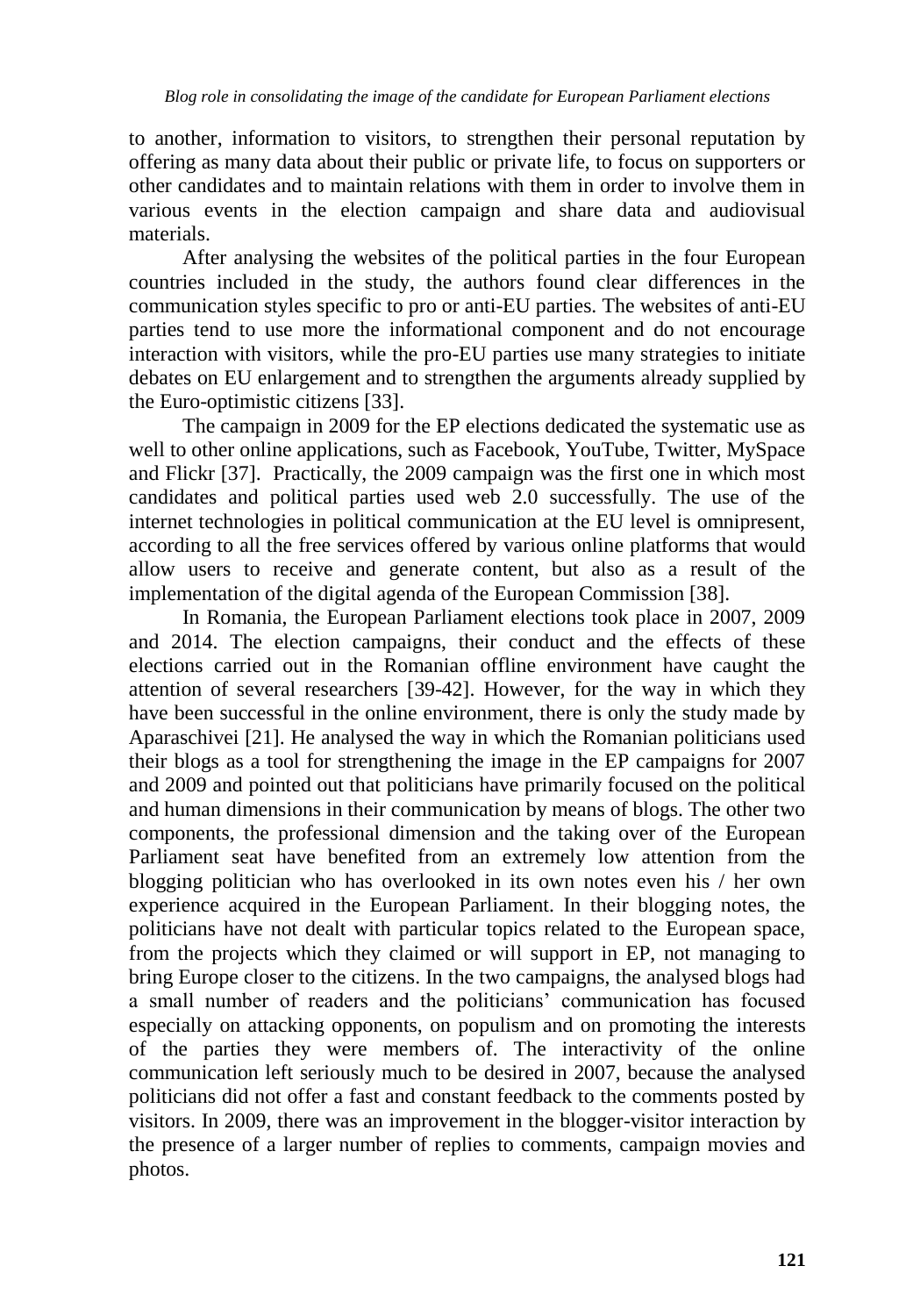### **3. Case study - the Romanian EP candidates and their performance on their blogs**

The 2014 EP elections took place on May 25th and the 32 MP positions appointed for Romania brought to the start of the election campaigns 500 candidates, 13 political parties, 2 electoral alliances and 8 independent candidates. A simple assessment of the European nominations indicates that all the parties, from governing to opposition parties, have kept significantly their current MPs on the eligible seats, the rate of renewal being much lower compared to the European average. In addition, the lists proposed by the biggest parties, except the Democratic Union of Hungarians in Romania (DUHG) and Liberal Democratic Party (DLP), placed the relatives of the political parties' leaders on the eligible positions. On these lists, the extremists, nationalists, ultrapopulist or characters with anti-EU speech are missing [D. Tapalagă, *Alegeri europarlamentare. La vremuri noi, tot ei*, Hotnews, 2014, http://m.hotnews.ro/stire/16863924].

In Romania, maybe even more than in the other EU member countries, the European ideas have encountered a very low interest, namely they have been perceived by the public as having a secondary importance in relation to the national elections and determine some tendencies of electoral behaviour: a high rate of absentees, penalising the governing parties, voting for small parties/peripheral, atypical candidates as well as national topics often encountered in public debates. Neither the media nor the public opinion was closely interested in the MEP's activity. During the 2007 campaign, the referendum for the uninominal vote outclassed the debates on the European topics. The EP in 2009 was only a preparation for the presidential elections of the same year. Neither in 2007 nor in 2009 was Europe brought closer to the Romanian citizens. The turnout was, according to data supplied by the Central Electoral Bureau, 29.46 % in 2007, 27 % in 2009, 32 % in 2014 [43]. The results reached by the political parties in the polls in 2014 were the following: The Social Democratic Party (SDP) - The Conservative Party (CP)-The National Union for the Progress of Romania (NUPR) – 16 mandates  $(37.60\%$  of the vote number), National Liberal Party (NLP) - 6 mandates (15%), DLP - 5 mandates  $(12.23\%)$ , DUHG - 2 mandates  $(6.29\%)$ , the Popular Movement Party - 2 mandates (6.21 %) and 1 mandate for the independent candidate - Mircea Diaconu (6.81 %) [C. Dinu, *Rezultate alegeri europarlamentare. Lista câştigătorilor. Cine sunt cei 32 de europarlamentari români*, Gândul, 2014, http://www.gandul.info/alegeri-europarlamentare-rezultate-bec-publicarezultatele-din-99-99-din-sectii-12650766.html].

In this electoral context, we start from the fact that all EP candidates will follow the slogan which accompanied these elections in the community space, such as *Act, React, Impact* and will get involved in providing information to the citizens in relation to new prerogatives of the EP and in mobilizing them to vote. Candidates have the opportunity to use all the communication tools offered by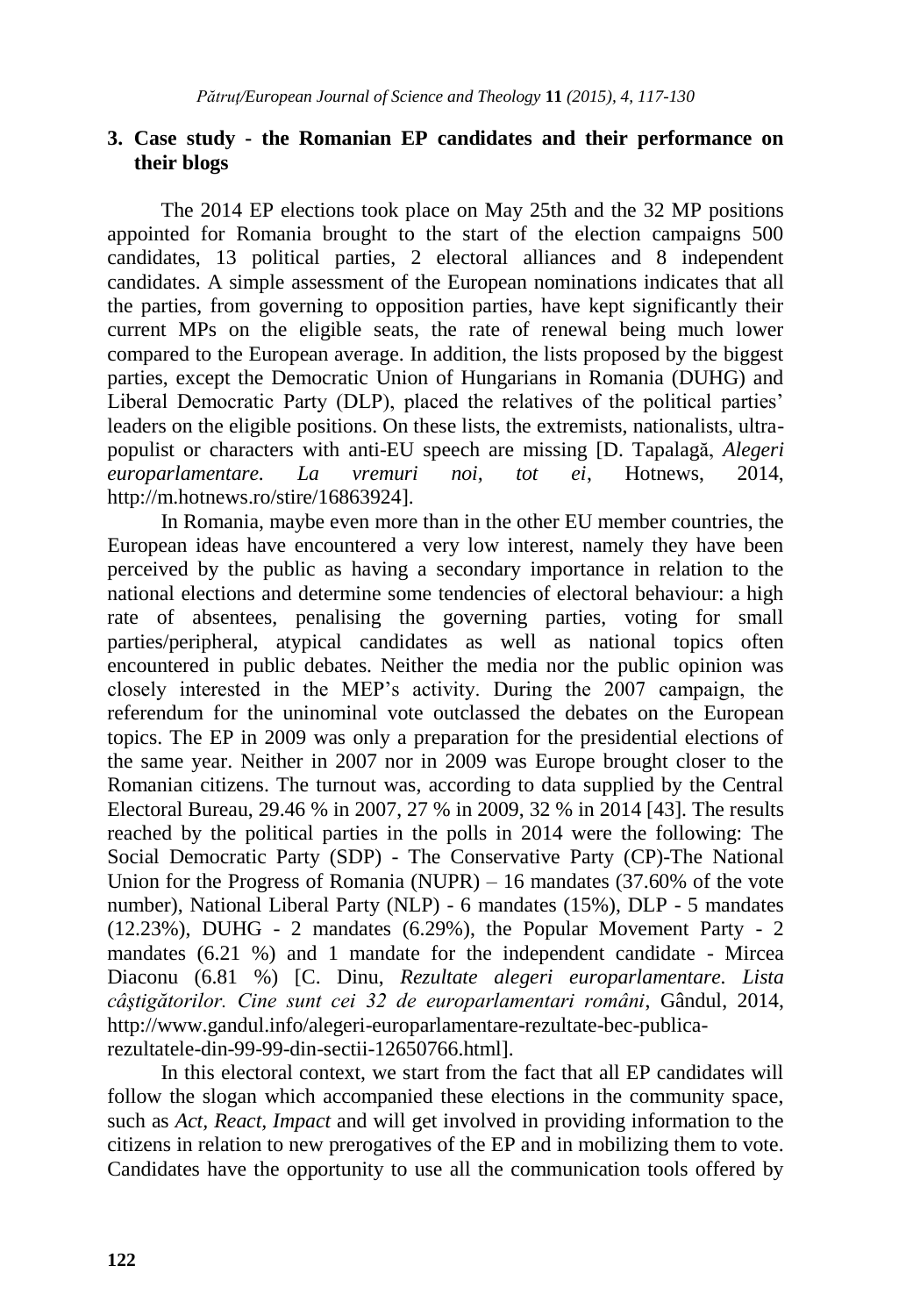the social media. In this article, our attention is focused only on using the blog, as an instrument of electoral communication.

The questions to which our study is trying to answer are the following:

- RQ 1 What is the ratio of blogging politicians out of the total of those who started the election campaign?
- RQ 2 Which are the periods, within the campaign, when the activity of the blogging politicians is more intense?
- RQ 3 To what extent do the blogs of the EP candidates contribute to informing, connecting, involving and mobilizing their visitors?
- RQ 4 By means of the blogs' content, which image do the candidates reinforce: the personal or the professional?

Initially, the sample for our analysis was made up of the first 32 candidates nominated on the lists of the Romanian parliamentary parties: National Liberal Party (PWN), Liberal Democratic Party (DLP), Social Democratic Party (SDP), the Democratic Union of Hungarians in Romania (DUHG), People's Party-Dan Diaconescu (PP-DD). After displaying the results, noting that the new set-up party, the Popular Movement Party, managed to get two mandates of European MPs, we included in our sample also the first 32 candidates on the list proposed by this party. The final sample consisted in 192 candidates and the research method which we used was content analysis.

The start for the election campaign was given on April  $25<sup>th</sup>$ , 2014, one month before the date when the EP elections in Romania were supposed to take place. Out of the total of 192 candidates included in the sample, we have identified that only 28 of them had a blog. Out of the 28 blogs, 12 were inactive, i.e. the blog's owner did not post anything during the electoral campaign, and 16 were active, the blogging politicians using them to communicate with the electorate.

As it can be seen in Figure 1, out of the 192 candidates who started the electoral race, only 16 communicated by using their blogs. The blog was used only in a proportion of 8.33 %. The DUHG party has no blogging politician, and the other parties (PMP, PWN, DLP, SDP-CP-NUPR) each had 3 active blogging politicians. The same number of bloggers was also recorded for the independent candidates. This indicates that political actors, related to the online communication, followed a trend already existing in 2011 [16, p. 42], a trend which emphasizes the significant increase of the Facebook network influence, to the detriment of the Romanian blogosphere and blogs.

Practically, the number of the politicians who used their blogs during the EP campaign in 2014 is much smaller than the number of those who used the Facebook network. The novelty is given by the fact that more than a half of those who already held an EP seat and who were reseating for another mandate communicated via Twitter with their prospective voters.

Looking for the answer to the second question of our research, we noticed that the activity of the blogging politicians is not as intense in all cases. As it can be seen in Figure 2, the candidates who used blogs the most were C1 (21 posts), C2 (10 posts), C9 (22 posts), C10 (27 posts) and C14 (43 posts). The two main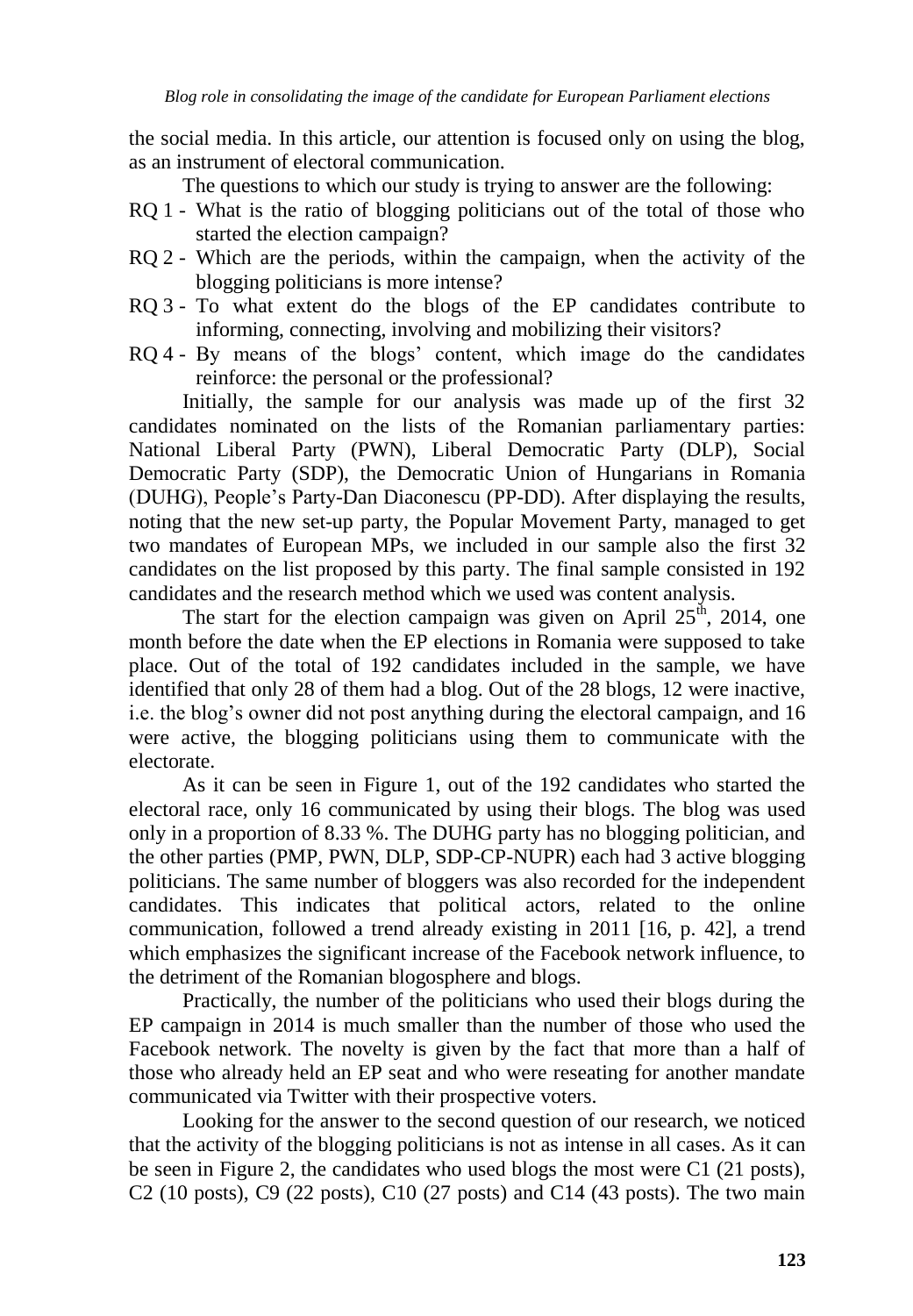candidates, Monica Macovei (DPL) and Marian-Jean Marinescu (DLP), members of the European Parliament with an intense activity during their 2009- 2014 mandate, used their blogs to make known their work carried out in the last few years.



**Figure 1.** Blogs' distribution depending on the politician's party membership.



**Figure 2.** Number of posts on the Romanian EP candidates' blogs during the three stages of the election campaign.

The candidates on the  $10<sup>th</sup>$  and  $14<sup>th</sup>$  positions, respectively Simona-Allice Man (PP-DD) and Cristian Preda (PMP), communicated the citizens, by means of their blogs, only the agenda for meetings of the election campaign or that of their appearances in the mass media. The candidate, Laurentiu Rebega (C10, SDP), chose to communicate only by means of his blog and website and offered the interested parties data both on the evolution of the election campaign and on his previous political activity.

In order to see in what part of the election campaign there was a more intense activity on the analysed blogs, we divided the time allotted to the campaign into three distinct periods: initial (April  $25<sup>th</sup>$ -May  $4<sup>th</sup>$ , 2014), middle (May  $5<sup>th</sup>-14<sup>th</sup>$ , 2014) and final (May  $15<sup>th</sup>-24<sup>th</sup>$ , 2014). As shown in Figure 3, most posts on the analysed blogs were recorded in the middle period of the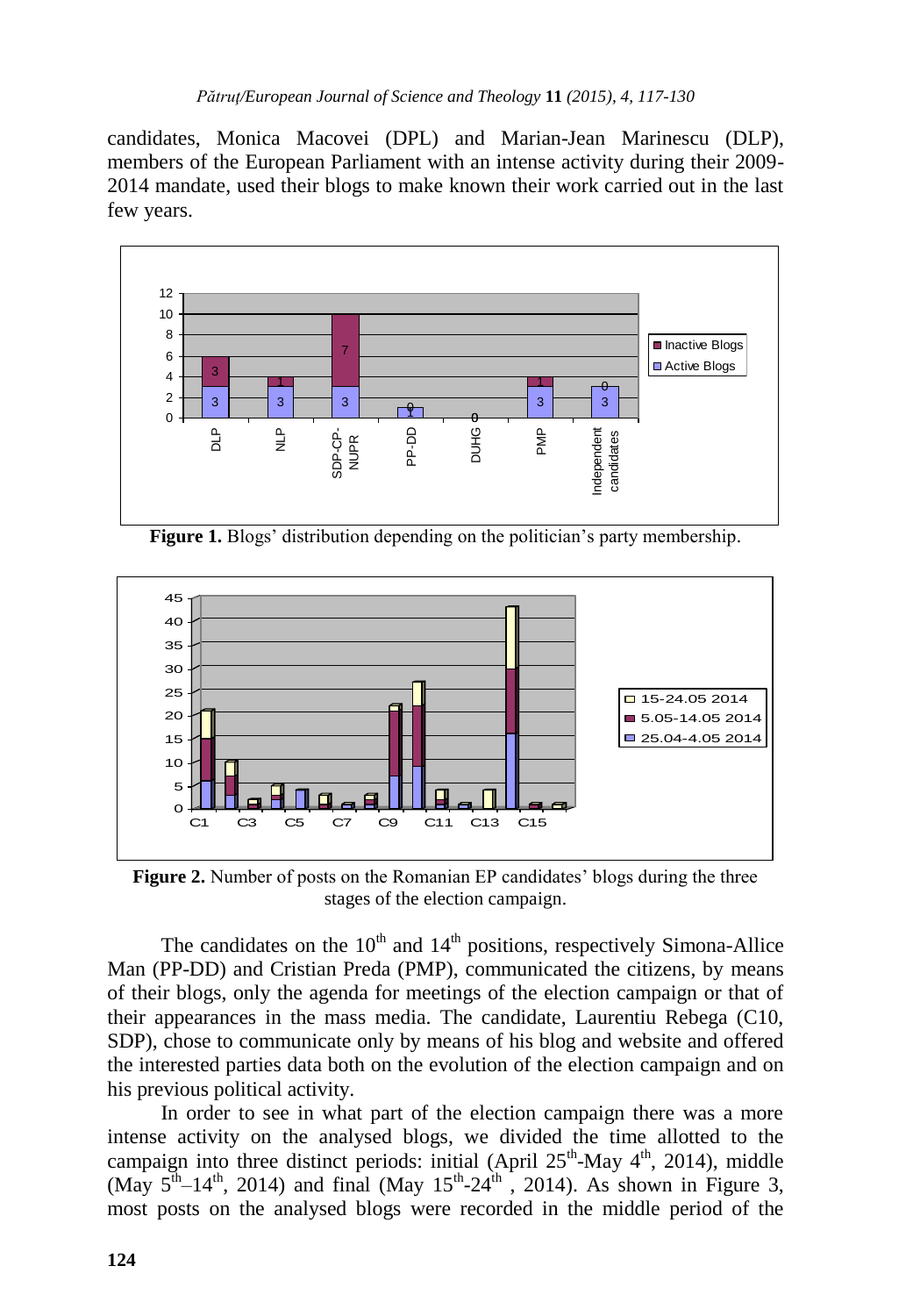campaign (61 posts). Unlike the candidates' posts from the first period (51 posts), when there are announcements about the candidacy submission, party list or achievements in (inter)national politics, the posts in the middle period include also analyses about past or future legislative initiatives or the role of the European institutions. The 41 posts in the final stage of the campaign describe an enhancement of the meetings with the electorate and media appearances, confidence in obtaining the citizens' vote or the EP mandate and thanks to the supporters.



**Figure 3.** Distribution of posts during the three periods of the electoral campaign.

Before giving the answer to the third question of our research, according to Foot & Schneider [44] and Lilleker et al [33] we offer a brief definition of the four possible functions of a blog: informing, connecting, involving and mobilizing. The practice of information supposes to provide information about the candidate's positions and/or his party's policies toward certain topics and/or problems of topical interest. Candidates turn to blogs and connect with other political actors using hyperlinks, in order to create and consolidate their own networks. Connecting makes the interaction easier online with other users, with social networks (YouTube, Facebook, Twitter and LinkedIn) and, in particular, it allows placing a candidate in a specifically cognitive context, making him/her easier to understand in relation to the other competitors. By involving the blog's visitors, the political actor wishes to turn the latter into digitally active participants, activity which can be materialized in creating and posting content on their pages or in their social networks, participating in different surveys, petitions, vote, games or online auction, subscribing to the blog's content, coproducing albums and photos from the events in the campaign. The practice of mobilisation aims at motivating supporters to promote the party's message online or offline using the materials made available to them. Mobilizing supporters leads to their participating in various events during the campaign, post, photo or video sharing, supporting causes as volunteers, having a large number of views or opinions, involving in applying for funds or donations.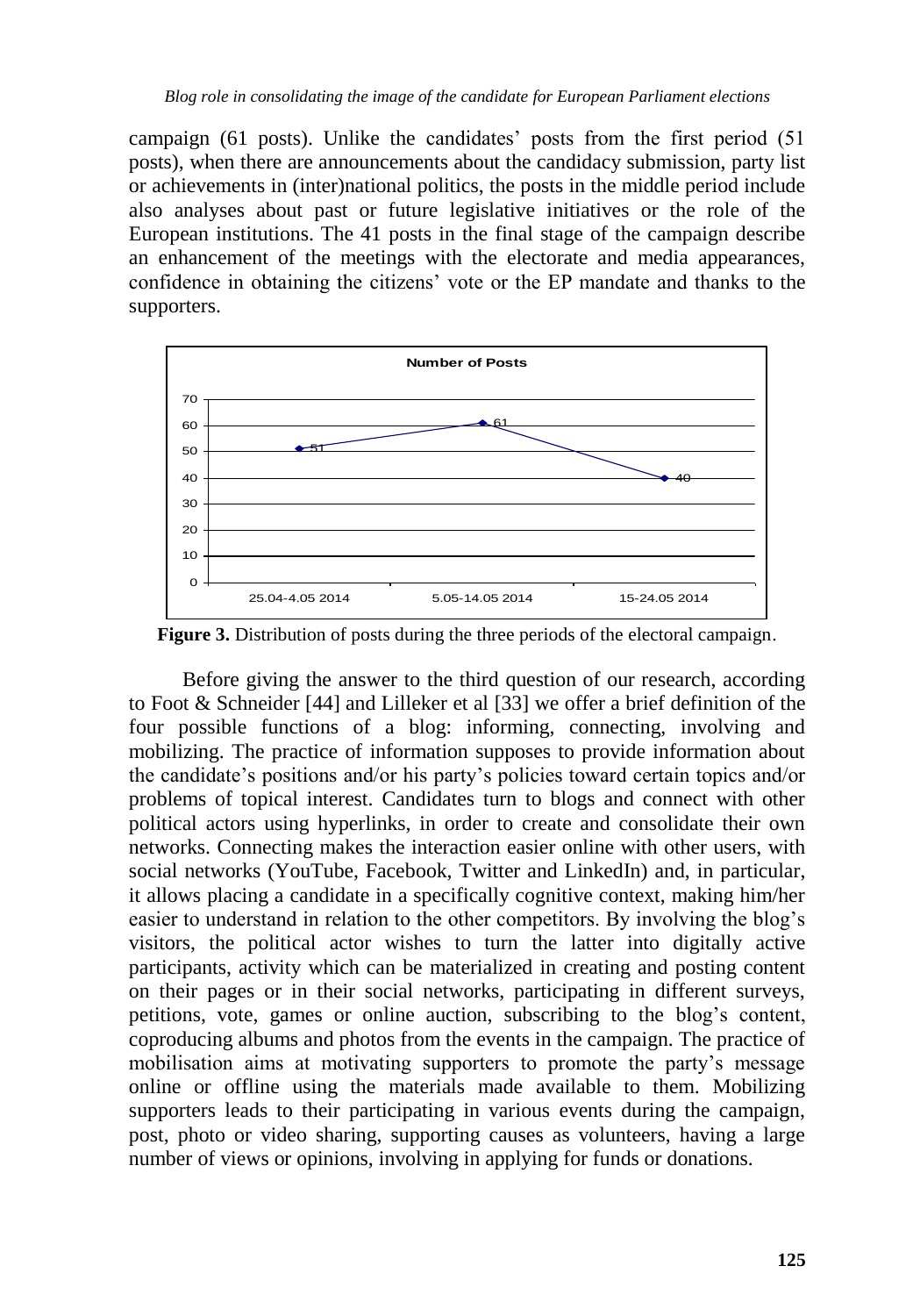The Romanian EP candidates, as it can be seen in Figure 4, were used especially to provide the interested citizens as many pieces of information as possible (79%). Most of the information provided to the citizens aimed at launching candidates, the lists of the names of all colleagues from the political parties who entered the electoral race, the agenda for meetings with the citizens and the media appearances.



 **Figure 4.** The four functions of the blog in the Romanian candidates' EP election campaign.



**Figure 5.** The blogging EP candidate's image.

With only a few exceptions, the candidates who held the position of European MP in the 2009-2014 mandate wrote on their blogs about the European institutions and their powers, about past performances or future projects. The connection function is visibly fulfilled in the case of the blogs of the candidates supported by the political parties and is abandoned by the three independent blogging candidates. Practically, by the existence of the *blog roll section* and *recommended websites*, candidates wanted to show that they are part of a vast social network, a network of party colleagues with high notoriety in the online or offline environment, personalities from the civil society area, journalists or other opinion leaders, the European political family, institutes or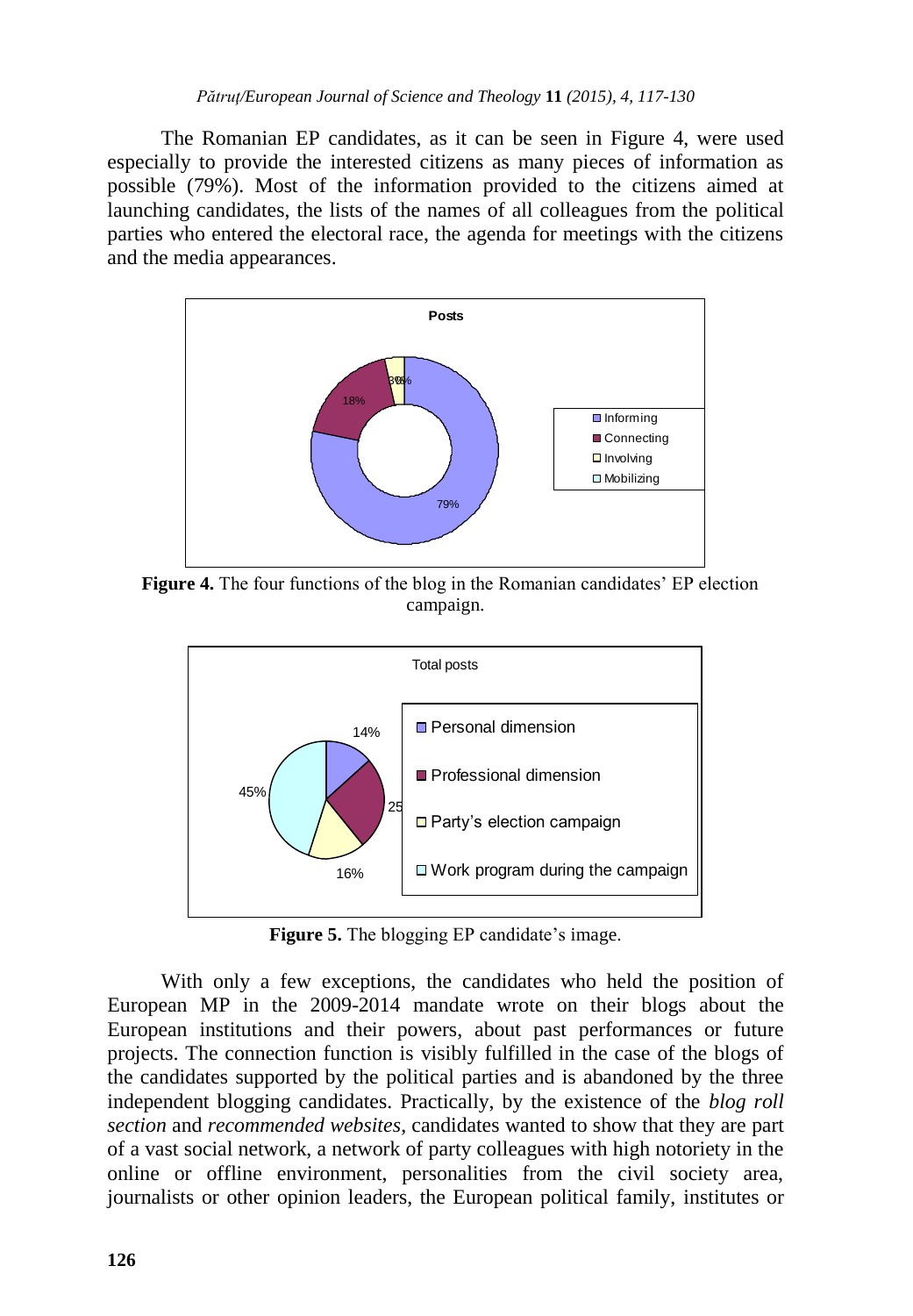research centres. Most blogs analysed are connected to the best-known social networks (YouTube, Facebook, Twitter). Connecting with the critical voices or the representative voices of the opposition at the national or European level is completely missing. The function of mobilization by means of blogging is abandoned in the case of the analysed blogs and the involvement of the blogs' visitors is carried out extremely low (5%), by inviting them to different online opinion polls or by distributing campaign materials or press releases.

To provide the answer to the last question of this study, we used the content analysis of the 152 posts of the blogging EP candidates. Interested to find out if they consolidate their personal or the professional dimension via blogging, we noticed that many posts could not be classified into the two categories mentioned, so we created two others: the information on the party's election campaign that the candidate belonged to and the announcement of the work program which the candidate made public a few days before, insisting especially on the meetings with the electorate or participation in the different media events (electoral debates, interviews, talk-shows). We have included in the candidate's personal dimension/human side all the data which referred to their skills, behaviours or values required for exercising his/her role of European MP, and in the professional dimension those which describe his/her accomplishments in the political career and not only.

Summarizing all the data on the 16 blogs, we have found out that most posts (45%) had the role to communicate visitors the candidate's program two or three days in advance and 16% of them were simple re-sent information from the party's website with information about the campaign carried out by the latter at the national level (Figure 5).

14% of the number of posts which were included in the category of the candidate's personal dimension were related especially to those statements specific to the (pre)-election period when they motivated their nomination in the electoral race due to their own intellectual and moral qualities necessary for the EP: competence, patriotism, incorruptibility, honesty, perseverance, intelligence, experience gained during the previous mandate, share capital at the European level, support from their own party, close connection to people, awareness of Romanians' problems and Romania. Regarding the candidate's professional dimension, we have seized that they are positioned on extreme positions: some do not provide any information related to their career before and after the date of entry on the political scene (e.g. C3, C5, C7, C10 and C12, C15, although they do not enjoy high notoriety neither in the online nor in the offline environment, and do not provide this information on the social networks), others present too much information about their achievements, allowing an extended space to this category on the blog at the expense of others (for example, C1, C2, C9, all with experience and good results in EP, which write about/describe reports made during their previous mandate). The indicator of the candidate's professional dimension includes 25% of the number of posts analysed.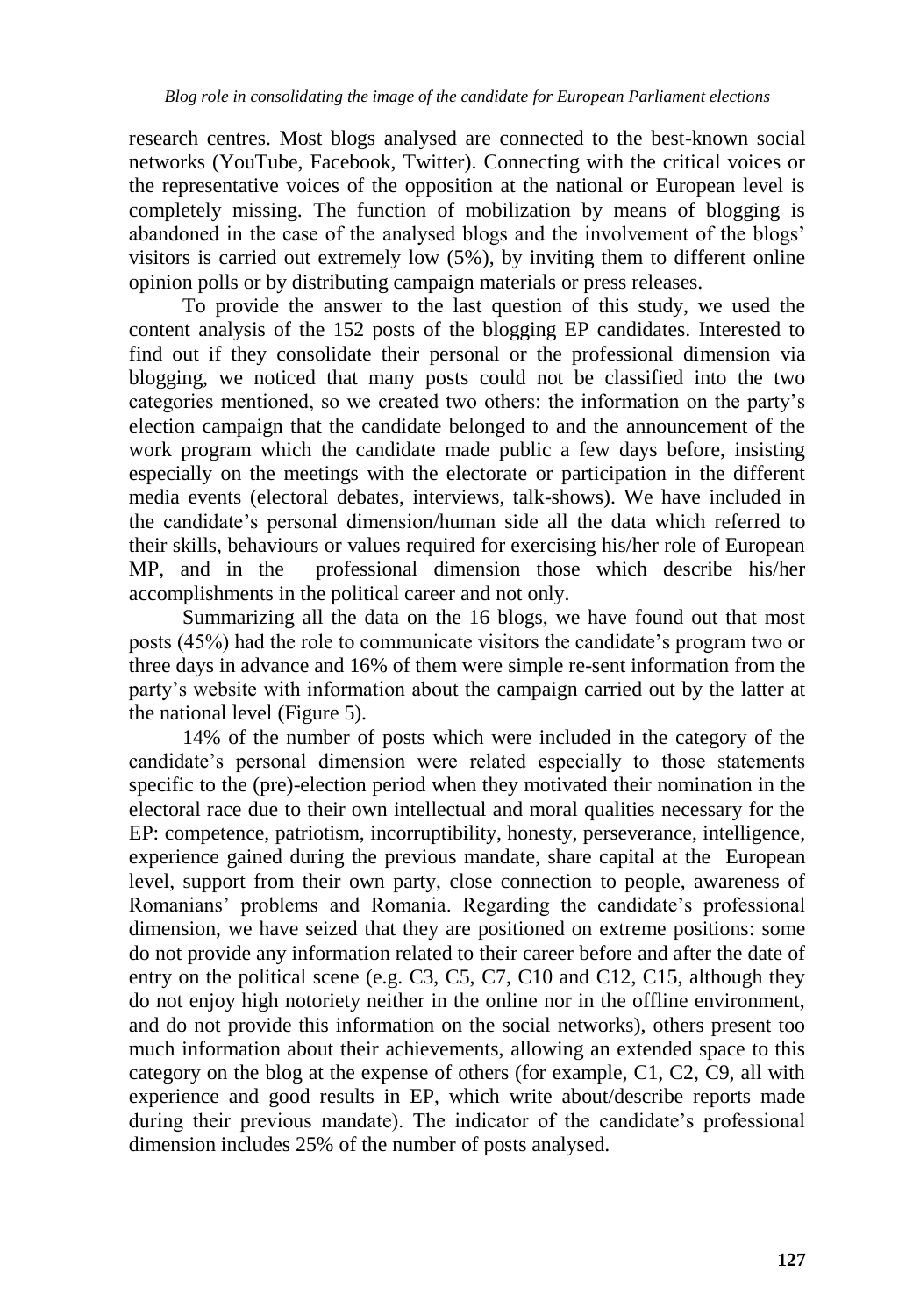#### **4. Conclusions**

After analysing the blogging candidates listed in the 2014 electoral campaign, we have found that blog, as a communication tool, has lost much of its attraction. Although it coexists in the candidate's communication kit together with his/her website. Facebook or Twitter accounts, the blogging activity is decreasing more and more. In the EP election campaign, in the online environment, the one that has won both the candidates' and the citizen' attention seems to be the Facebook. Here, citizens interested in the candidate's performance can follow the messages posted on the network without any efforts, and the candidate shares, at the same time to all his / her listed friends, photos, mini-movies or short texts hoping that they will become viral and/or will receive a large number of likes.

In the EP election campaign, the blogging candidates represented 8.33% of the total number of those who joined the electoral race. The analysed blogs were part of web 1.0 era, all operating only as *bulletin boards/wall newspapers* where the visitor could read, on a case-by-case basis, announcements/messages about the launching of the candidacy and the candidate's CV, previous activity in EP, the agenda for meetings with the citizens or media appearances. Most messages were posted in the middle of the election campaign and meant to inform visitors (79 %) or show them how well the blog's owner is connected to the Romanian or European political - civic network (18%). The involvement of blogs' visitors (5%) implies only inviting them to different online surveys and distributing election material and their mobilization in different online or offline activities is abandoned. It seems that the activity of building/consolidating the public image is a challenging one by blogging, only 39% of the total posts are connected to the blogging candidate' s personal or professional dimension.

#### **References**

- [1] D. Dimitrova, *New media technologies*, in *Encyclopedia of Political Communication*, [L. Lee Kaid](http://www.flipkart.com/author/lynda-lee-kaid/) & [Ch. Holtz-Bacha](http://www.flipkart.com/author/christina-holtz-bacha/) (eds.), Sage Publications, London, 2007, 208-210, online at www.sage-ereference.com/ politicalcommunication/Article\_ n434.html.
- [2] A.S. Bal, C.L. Campbell, N.J. Payne and L.F. Pitt, Journal of Public Affairs**, 10(4)** (2010) 313–328.
- [3] S. Wright, Aslib Proc., **61(2)** (2009) 155–169.
- [4] D. Gillmor, *We the Media. Grassroots Journalism by the People, for the People*, O'Reilly, Sebastopol, 2004, 89-90.
- [5] K. Greuling and T. Kilian, Soc. Sci. Comput. Rev., **32(2)** (2014) 221-237.
- [6] K. Wallsten, Journal of Information Technology & Politics, **4(3)** (2008) 19-40.
- [7] D.S. Chung, E. Kim, K.D. Trammel and L.V. Porter, Journalism and Mass Communication Educator, **62** (2007) 305-322.
- [8] R.H. Wicks, A. Bradley, G. Blackburn and T. Fields, Am. Behav. Sci., **55(6)** (2011) 651- 666.
- [9] K. Wallsten, Journal of Political Marketing, **10(1-2)** (2011) 88-114.
- [10] K. Heim, Journalism & Mass Communication Quarterly, **90(3)** (2013) 500-519.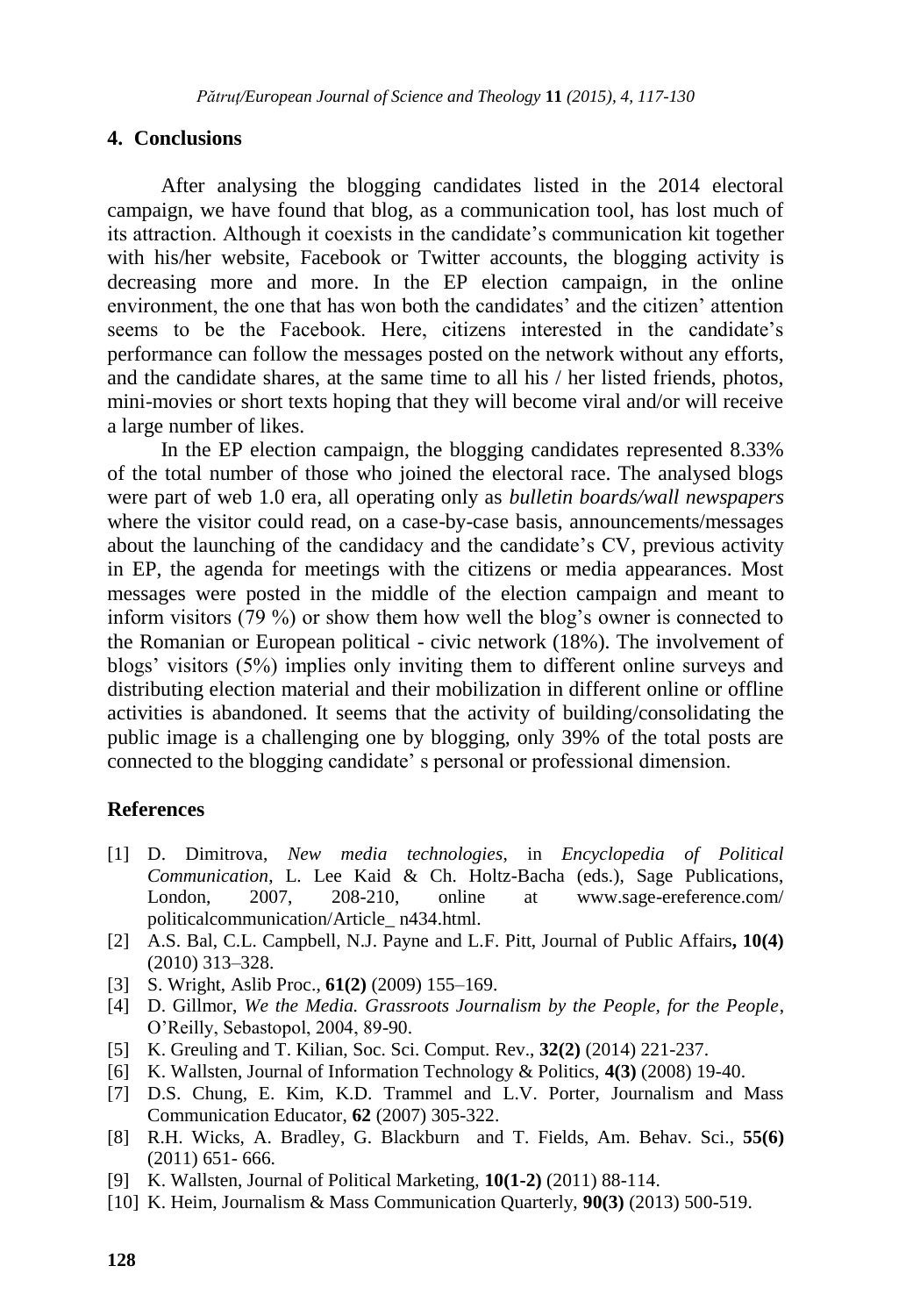*Blog role in consolidating the image of the candidate for European Parliament elections*

- [11] A. Bigi, Journal of Public Affairs, **13(2)** (2013) 209–217.
- [12] S. Albrecht, M. Lübcke and R. Hartig-Perschke, Soc. Sci. Comput. Rev., **25(4)** (2007) 504-520.
- [13] R. Davis, Typing Politics. The Role of Blogs in American Politics, Oxford University Press, Oxford, 2009.
- [14] L.L. Kaid and C. Holtz-Bacha (eds.), *Encyclopedia of political communication*, Sage Publications, Thousand Oaks, 2008.
- [15] K. Strandberg, *Parties, Candidates and Citizens On-Line. Studies of Politics on the Internet*, ÅBO Akademi University Press, Åbo, 2006.
- [16] D.M. Cismaru, *Social media şi managementul reputaţiei*, Tritonic, Bucureşti, 2012, 39-40.
- [17] D. Guţu, *New media*, Tritonic, Bucureşti, 2007, 19-20.
- [18] A. Momoc, Sfera Politicii, **8(162)** (2011) 39-47.
- [19] M. Pătruţ, Sfera politicii, **5(159)** (2011) 57- 65.
- [20] M. Pătruţ and C. Cmeciu, *Blogs - a means of consolidating the National Liberal Party Identity*, in *The Role of New Media in Journalism*, G. Drulă, L. Roşca & R. Boicu (eds.), Editura Universităţii din Bucureşti, Bucureşti, 2012, 23-41.
- [21] P. Aparaschivei, *Euroimaginea candidatului român online*, in *Bloguri, facebook şi politică*, D. Guţu (ed.), Tritonic, Bucureşti, 2009, 78-99.
- [22] S. Tudor, *Politica 2.0.08: politica marketingului politic*, Tritonic, Bucureşti, 2008, 160-161.
- [23] T. Sălcudeanu, *Dialogul surzilor în blogosfera politică românească*, in *Bloguri, facebook şi politică*, D. Guţu (ed.), Tritonic, Bucureşti, 2009, 15-77.
- [24] S. Hix and M. Marsh, Elect. Stud., **30(1)** (2011) 4–15.
- [25] C. Stănuş, *Eficacitatea votului, mândria de a fi român şi prezenţa la vot la alegerile europene din iunie 2009*, in *Alegerile pentru Parlamentul European : România 2009*, M. Comşa, A. Gheorghiţă & C.D. Tufiş (eds.), Polirom, Iaşi, 2010, 109-127.
- [26] C.H. De Vreese, S.A. Banducci, H.A. Semetko and H.G. Boomgaarden, Eur. Union Polit., **7(4)** (2006) 477–504.
- [27] A.R.T. Schuck, R. Azrout, H. Boomgaarden, M. Elenbaas, J. van Spanje, R. Vliegenthart and C.H. de Vreese, *Media visibility and framing of the European Parliamentary Elections 2009: A media content analysis in 27 countries*, in *Campaigning in Europe: Strategies, Effects, and Media Coverage in Parliamentary Elections*, M. Maier, J. Strömbäck & L.L. Kaid (eds.), Ashgate Publishing, London, 2011, 180-201.
- [28] P. Norris, *Democratic Deficit: Critical Citizens Revisited*, Cambridge University Press, Cambridge, 2011, 12.
- [29] M. Lubbers and P. Scheepers, Eur. J. Polit. Res., **49(6)** (2010) 787–817.
- [30] P.J. Anderson and A. McLeod, J. Common Mark. Stud., **42(5)** (2004) 897–917.
- [31] K.A. Foot, S.M. Schneider, R. Kluver, R. Kluver, M. Xenos and N.W. Jankowski, *Comparing web production practices across electoral web spheres*, in *The Internet and National Elections: A Comparative Study of Web Campaigning*, R. Kluver, N.W. Jankowski, K.A. Foot & S.M. Schneider (eds.), Routledge, London, 2007, 243–260.
- [32] N.A. Jackson and D.G. Lilleker, Internet Res., **20(5)** (2010) 527–544.
- [33] D.G. [Lilleker,](http://ejc.sagepub.com/search?author1=Darren+G+Lilleker&sortspec=date&submit=Submit) K. [Koc-Michalska,](http://ejc.sagepub.com/search?author1=Karolina+Koc-Michalska&sortspec=date&submit=Submit) E.J. [Schweitzer,](http://ejc.sagepub.com/search?author1=Eva+Johanna+Schweitzer&sortspec=date&submit=Submit) M. [Jacunski,](http://ejc.sagepub.com/search?author1=Michal+Jacunski&sortspec=date&submit=Submit) N. [Jackson,](http://ejc.sagepub.com/search?author1=Nigel+Jackson&sortspec=date&submit=Submit) T[.](http://ejc.sagepub.com/search?author1=Thierry+Vedel&sortspec=date&submit=Submit) [Vedel,](http://ejc.sagepub.com/search?author1=Thierry+Vedel&sortspec=date&submit=Submit) Eur. J. Commun., **26(3)** (2011) 195-213.
- [34] W. Lusoli, Information Polity, **10(3-4)** (2005) 153-163.